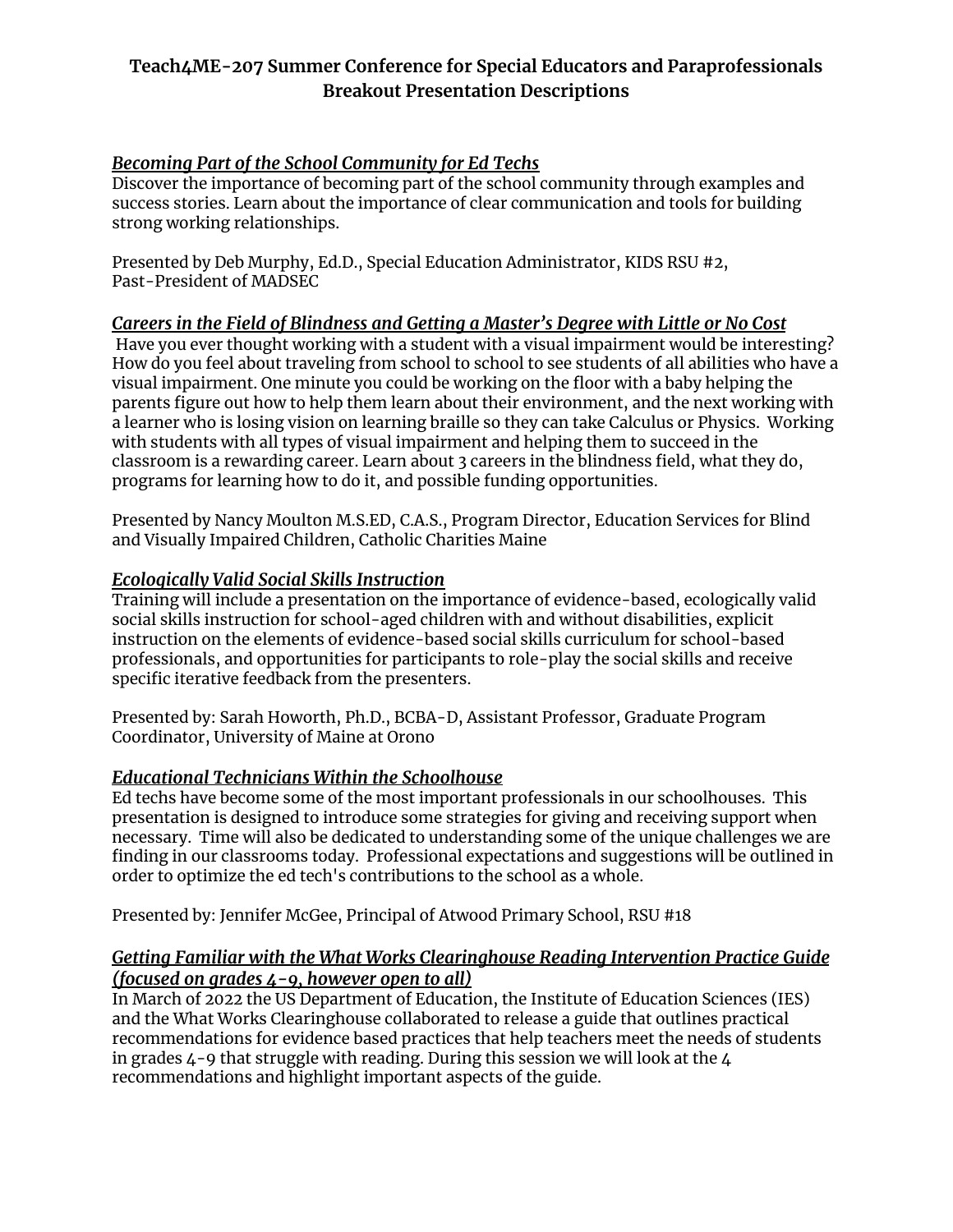Presented by Dee Saucier, Office of Special Services Specials Projects Literacy Specialist/Interdisciplinary Instruction Specialist, Maine Department of Education

## *I Have a Student in My Classroom with a Visual Impairment. Oh My! What to Do and Resources to Help*

Have you ever worked with a student with a visual impairment? Likely you haven't. This session will explore resources and strategies to help you navigate meeting the needs of learners with visual impairment in your classroom. You will explore the impact of a visual impairment and how to help students access the curriculum and be independent learners.

Presented by Nancy Moulton M.S.ED, C.A.S., Program Director, Education Services for Blind and Visually Impaired Children, Catholic Charities Maine

# *I'm a Case Manager, TOO?? Special Education Case Management*

A special educator (and some speech therapists) in Maine typically serves a dual role as both a teacher and a case manager. Beside teaching, a special educator must manage their caseload so that students' individual education programs (IEPs) are appropriately ambitious, that they are being implemented effectively, and that student needs are being met. The role of the case manager is complex and constantly changing. This introductory session will explore and define the role and typical responsibilities of the special education case manager across settings and grade spans using available resources and providing strategies for working with school teams and families.

Presented by: Deb Mullins, MS Ed, Special Services Consultant, Maine Department of Education

#### *Maine CEC's Top 10*

The Maine Council for Exceptional Children (CEC) is the official Maine chapter of the oldest national organization serving individuals with disabilities and their families. CEC provides important resources and support for special educators, in Maine and nationally. This session will provide information about Maine CEC's mission, goals, and purpose as well as the valuable teaching resources that special educators can access through CEC. Participants will learn who the current Maine CEC leaders are, how to join and get involved, and online resources for more information.

Presented by Rachel Brown-Chidsey, Ph.D., NCSP Assistant Professor, Special Education Department, University of Southern Maine; Karen G. Smith, Ed.D, Director of Curriculum, Instruction, and Assessment, RSU #38 Maranacook Area Schools; Sara Flanagan, Ph.D., Assistant Professor, Special Education Department, University of Maine at Orono; Sarah Howorth, Ph.D., BCBA-D, Assistant Professor, Graduate Program Coordinator, University of Maine at Orono

# *Maine PBIS Overview and Highlights of PBIS for Paraprofessionals*

Positive Behavior Interventions and Supports is an evidence-based systems approach for establishing the social culture needed for schools to be effective learning environments for all students. PBIS eliminates barriers to learning, creates and maintains a safe and effective learning environment in schools and ensures that all students have the social and emotional skills needed to succeed in school and beyond. Learn more about School-Wide PBIS in this overview and how various practices impact learning and the educational community.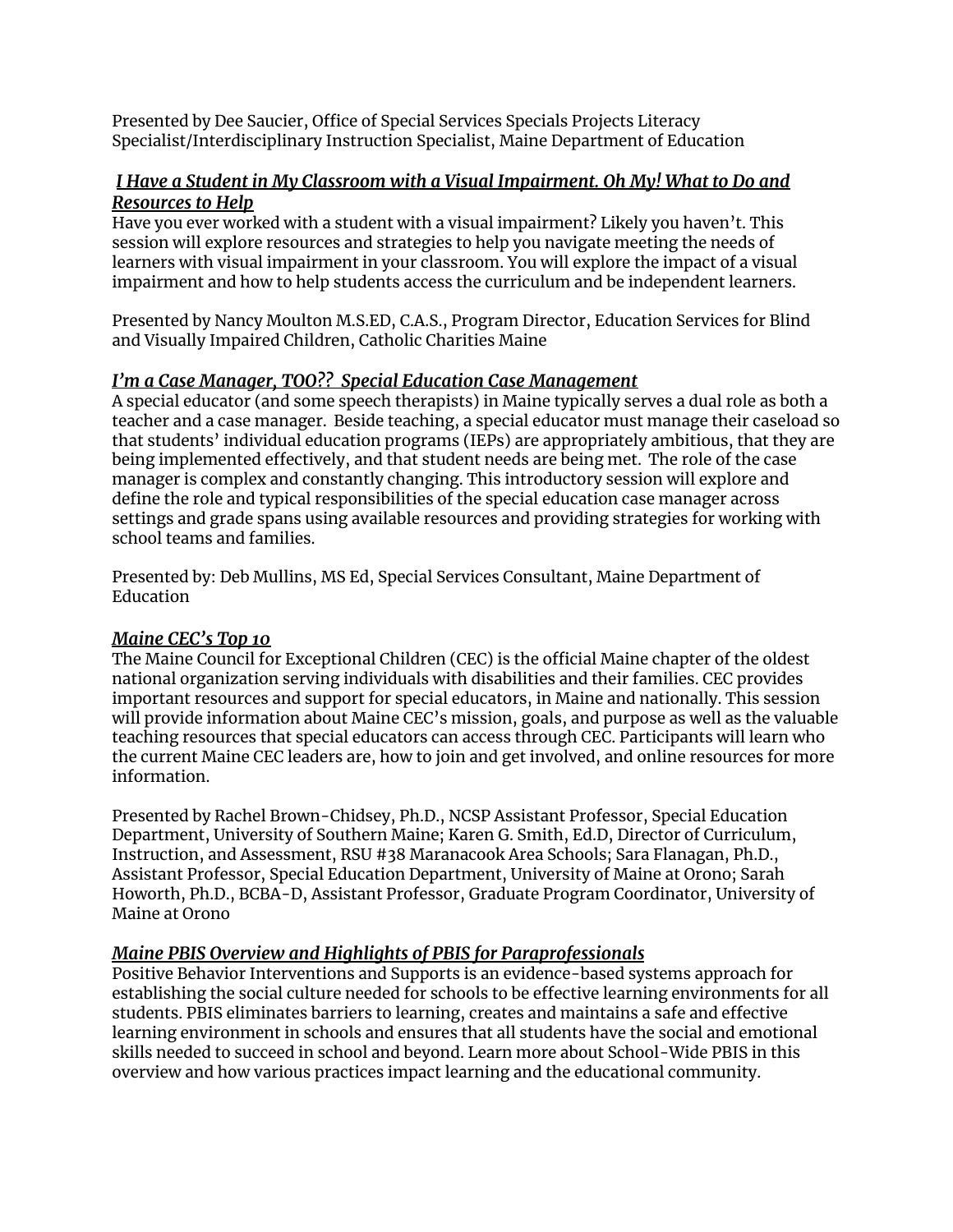Presented by Courtney Angelosante, Maine PBIS Coordinator University of Maine in Collaboration with the Maine Department of Education

## *Maine SEEDS: Special Educator Engagement, Development, and Support*

MACM (Maine's Alternative Certification Mentoring program) is being replaced by Maine SEEDS. This session outlines the three strands of Maine SEEDS, and participants will share their experiences and ideas about improving our support for novice SED teachers, their mentors, and for paraprofessionals interested in becoming teachers.

Presented by Valerie Smith, Ph.D., Coordinator, Maine's Alternative Certification Mentoring Program.

#### *Mathematical Representations*

Learn about the importance of using physical and visual models to support deeper understanding and learning of mathematical concepts. See how all learners move through a variety of representations including concrete, semi-concrete or visual, and abstract. All students should have access to concrete mathematical tools and manipulatives to support their learning.

Presented by Jen Robitaille, Office of Special Services, Special Projects Team, Elementary Mathematics Specialist/Interdisciplinary Instruction Specialist, Maine Department of Education

## *McKinney-Vento Homeless Education*

Learn about the provisions of the federal McKinney-Vento Homeless Assistance Act, which aims to minimize the educational disruptions experienced by students experiencing housing instability. Hear about who qualifies under McKinney-Vento, what their unique rights are, and how to identify potential signs of homelessness in students

Presented by Amelia Lyons, McKinney-Vento State Coordinator, Maine Department of Education

# *Person-Centered Planning for Transition-Aged Youth*

The quality of transition planning can make a critical difference in the post-secondary outcomes of Maine's youth with disabilities. However, new studies have found that when a scholar with an IEP is a more active participant in planning their future, it generally correlates with more positive post-secondary outcomes. In this session, we will grapple with the active participation of the transitioning youth and their family, emphasizing self-determination and self-advocacy.

Presented by Titus O'Rourke, Extended Eligibility and Transition Specialist, Maine Department of Education, Office of Special Services

## *Pre-Employment Transition Services: Partnering with Vocational Rehabilitation Early to Promote Successful Transition*

Have you been hearing about Pre-Employment Transition Services and wanted to learn more? If so, here's an opportunity to find out more about these services that are available to your students through partnership with Vocational Rehabilitation. In this session you'll learn how the services can benefit transition planning and increase opportunities for students ages 14 -21. You'll leave with concrete examples and templates from across Maine. Of special interest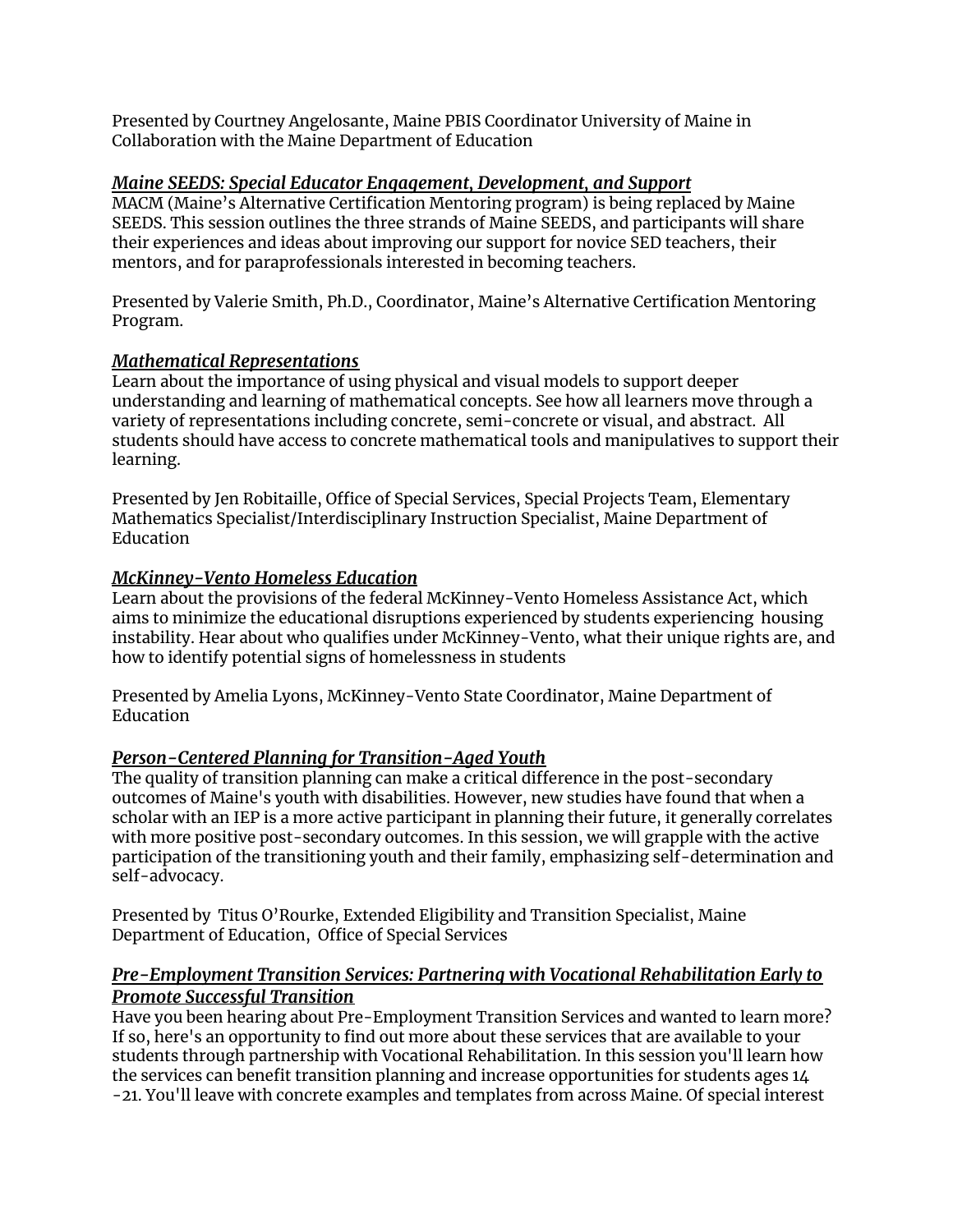will be targeted services for students with low incidence disabilities.

Presented by Libby Stone-Sterling, PhD, Director, Division of Vocational Rehabilitation, Maine Department of Labor

# *Serving Students with IEP and 504 in CTE*

We will identify strategies for better serving students with IEP's and 504's in CTE by identifying best practices for strong partnerships between CTE schools and sending schools as they navigate the IEP process, student enrollment, and work to successfully engage students in the learning process.

Presented by Danielle Despin,s CTE School Review and Equity Coordinator Maine Department of Education, Career and Technical Education and Titus O'Rourke, Extended Eligibility and Transition Specialist, Maine Department of Education, Office of Special Services

# *Some of My Favorite Behavior Tips and Tricks*

After raising my two kids with autism to adulthood, and being a BCBA since 2004, I've probably tried every trick in the book to help human behavior be the best it can be. Some tactics fall into the category of useless; others I'd label "a worthy endeavor, but not for me." But *some* stand out as "Holy cow, where have you been all my life?" "Whoever invented that is a genius," and "I'm pretty proud of coming up with that." I speak not only as a professional who works with a wide variety of special kids, but also as one who works with a wide variety of adults. --The kind of adults who teach students, or birthed kids (or married me 37 years ago.) This session is like Oprah's "Favorite Things," without the iPad. Like Oprah, I keep some old favorites, and delight in the new I've discovered over the last year. We'll explore tips and tricks you can bring to your teams to shape the behavior of ourselves and others from where it is, to where we'd like it to be.

Presented by Lora Perry, MS, BCBA, Consultant

#### *The Best Ways to Use BCBA Consult*

What's the best way to harness BCBA expertise across schools, populations, administrators, teachers, student needs and budgets? This workshop explores different models, including what I've found to be highly effective and cost-efficient after 17 years as a BCBA

Presented by Lora Perry, MS, BCBA, Consultant

#### *The Science of Reading*

In recent years, the science of reading (SOR) has been more widely discussed in the media. Although it might seem like the information shared about the science of reading is brand new, these research findings go back well over 100 years. This session will start with a definition of the science of reading and then provide a brief history of research findings that are still used and referenced in current reading research. Participants will learn the instructional practices required for instruction to be based on science of reading as well as recommended additional resources to learn more about SOR.

Presented by: Rachel Brown-Chidsey, Ph.D., NCSP Assistant Professor, Special Education Department, University of Southern Maine; Karen G. Smith, Ed.D, Director of Curriculum, Instruction, and Assessment, RSU #38 Maranacook Area Schools